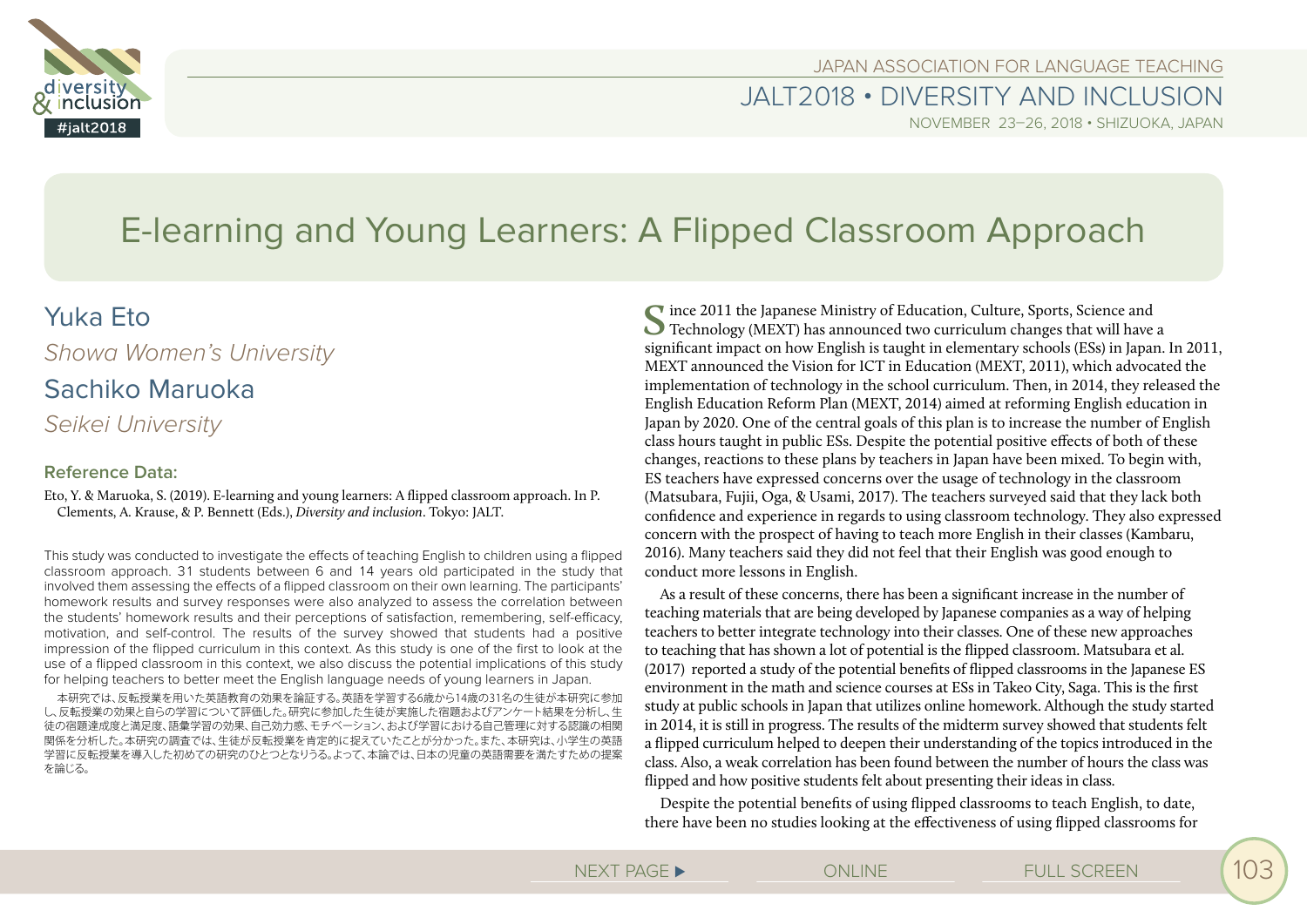

teaching English to young learners in Japan. The action research project described in this paper is an attempt to address this gap. The purpose of the study was to monitor the experiences of young learners at a language school in Tokyo during their time studying in a flipped curriculum. It was hoped that this would help the researchers to better understand how the use of digital materials in the language classroom affected students' satisfaction, motivation, sense of self-efficacy, and self-control.

# **A New Curriculum: A Technology-Oriented Setup Flipped Learning**

Flipped learning is defined as "a pedagogical approach in which direct instruction moves from the group learning space to the individual space" (Flipped Learning Network, 2014, boxed definition). In other words, students learn about new concepts at home and come into the classroom ready to use their newly acquired knowledge. In doing so these students are better prepared to participate in hands-on or interactive learning activities in the classroom. Flipped learning is generally achieved by delivering curricular content in the form of online preclass videos; students watch these lectures and learn about the content contained in the lecture as part of their homework assignment (Fulton, 2014). One of the benefits of utilizing a flipped classroom is that it allows teachers to increase the amount of opportunities students have to produce meaningful output in the classroom (see Figure 1).

# What Is a Flipped Classroom?

- A teaching approach where input is done before the class; lectures are often provided through online videos before class
- A type of blended learning where homework is often done online



*Figure 1.* The traditional classroom vs. the flipped classroom.

#### **Advantages and Disadvantages of a Flipped Classroom**

The potential advantages of the flipped classroom include an improvement in student engagement, student motivation, student attitudes toward learning, and the quality of teacher-student interactions (Gross, Pietri, Anderson, Moyano-Camihort, & Graham, 2015; Rotellar & Cains, 2016). Although contextualized research about the flipped classroom is still limited, one recent case study examined the results of implementing a flipped classroom at a community high school in Michigan. The results of this study showed that after the introduction of a flipped classroom there was a significant decrease in the number of students who were failing their core subjects, including a 33% drop in students who failed English and a 31% drop in those who failed mathematics (TechSmith, n.d.). There was also a 66% drop in the discipline rate in the 1st year after the introduction of the flipped classroom (TechSmith, n.d.).

Another potential advantage of the flipped classroom is the capacity for customization (Fulton, 2012). In the flipped classroom, students can study the topics at home at their own pace. Teachers are also better able to customize the curriculum and incorporate in-class activities based on their students' needs into their lessons. The digital nature of the flipped classroom makes it possible for teachers to see how students did on their homework assignments, which can give teachers an insight into student difficulties. Instructors can then design their lessons based on this data. In this way, a flipped curriculum can help instructors make logical pedagogical decisions and use classroom time more effectively and creatively.

Despite the potential benefits of the flipped classroom, there are also some possible disadvantages. Johnson (2013) argued that the success of the flipped classroom is reliant on students' discipline and commitment to self-study. As the in-class activities are designed based on the assumption that the students study at home, the flipped learning curriculum will not work without the students investing time in their own education. In addition, Wallace (2014) believed that students need to be willing to use technology and have the skill sets necessary to navigate their way through the learning platform being used to deliver the flipped classroom. In addition, there is also the potential for problems outside of the students' control. For example, students need a stable Internet connection at home to be able to participate fully in the flipped classroom (Johnson, 2013). This may disadvantage certain socioeconomic groups of students. Parents also need to be familiar with the device and platform the young children are using in order to provide support when necessary. Finally, the instructor also needs to have a certain level of computer literacy to design or teach in a flipped-learning curriculum (Johnson, 2013). Instructors

**FRONT PAGE ← EXT PAGE ≤ PREVIOUS PAGE NEXT PAGE ► PREVIOUS PAGE ≤ ONLINE**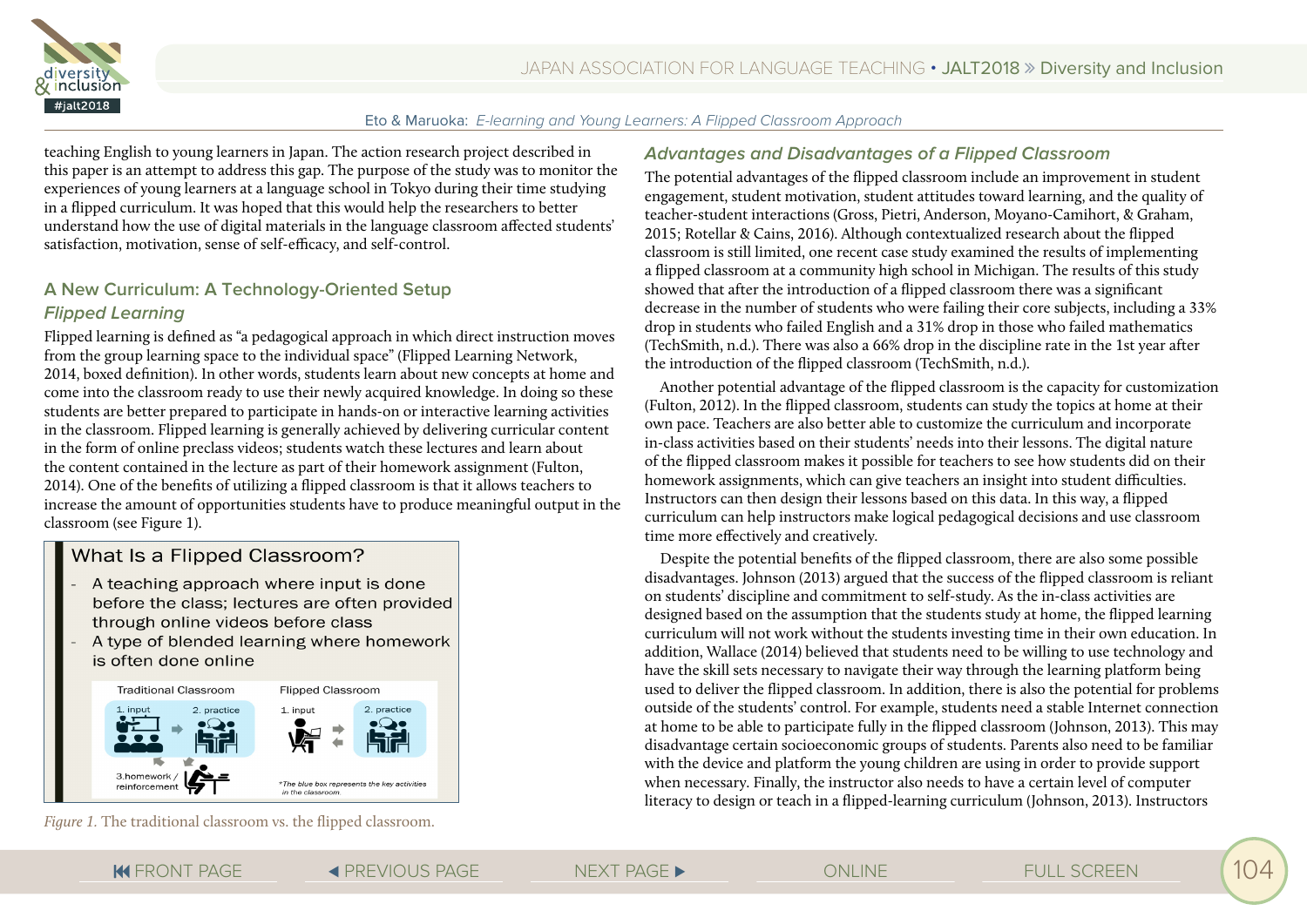

who are not comfortable with technology may struggle to create the online materials and to utilize the students' learning data effectively.

## **Research Questions**

This study was an attempt to investigate whether the advantages of a flipped classroom outweigh the disadvantages for young Japanese learners studying English. The study was focused on the perception of students who are experiencing a flipped curriculum for the first time. In order to better understand their perceptions of the flipped classroom, three research questions were developed:

- RQ1. How satisfied will students be in a flipped classroom?
- RQ2. What will students' perceptions be of their self-efficacy, motivation, and their ability to remember information in a flipped classroom?
- RQ3. Will there be a relationship between the amount of work students are doing at home and their perceptions of the flipped classroom?

### **Method**

#### **The Research Environment**

The current study took place at a private language school in Setagaya, Tokyo. The school utilized apps and e-learning for home study and the classes were based on a blendedlearning curriculum organized around the textbook *Our World* (National Geographic, 2014). The homework for the course was mainly conducted online using a platform called the Rakuten Learning System (RLS). For a typical homework assignment, students would watch a video of a lecture or listen to some songs in English and then complete some comprehension questions using the learner management system. Students were able to redo the comprehension questions multiple times and their homework was only considered to be complete when they got a 100% score on the online quiz.

In addition, students were required to study vocabulary at home using a vocabulary learning application called *maname* (Rakuten.rakuten.co.jp/app/maname/). The application allowed students to use a variety of question types (multiple-choice questions, typing questions, and a cloze test) to study vocabulary. The app also included an aspect of gamification in which students could collect items and cute characters to decorate a "room" in their app. This was seen as a way to motivate students to study more than the amount assigned by their teacher. The app used spaced repetition to help students better memorize the words they were studying. The vocabulary items covered

by the application were taken from the vocabulary lists of the six junior high school textbooks certified by MEXT. During the study, students were required to answer a minimum of either 300 or 500 vocabulary questions a week, depending on the number of videos they had to watch that week. This was done to control the amount of homework students were required to do every week. Although there was no maximum limit, students were required to do at least 2 hours of homework each week.

At the beginning of each class, the instructor looked at the data from the students' homework and reviewed some of the key concepts that students may have had trouble with, based on the questions they were not able to answer correctly on the first try. The instructor also administered short vocabulary quizzes to help encourage students to practice their vocabulary at home. The instructors prepared each lesson under the assumption that students were prepared to show what they had learned at home and to use their new vocabulary and phrases in the classroom. Compared to a more traditional language classroom, this approach places more of the responsibility to learn vocabulary and grammar on the students. In-class lessons focused on speaking and writing activities.

### **Participants**

31 students between the ages of 6 and 14 took part in the study. Twenty of these students were 9 or 10 years old. Students and parents provided consent to the school to collect data with the understanding that the data collected would be anonymous, that individual student names would not be published, and that the data would be analyzed collectively. The students in this study followed the general language curriculum of the school and were not required to do anything special as part of the study.

### **Data Collection**

The students' homework data were collected over 3 months: April, May, and June of 2018. Three sets of data were collected: the number of *maname* problems solved, the homework completion rate on the RLS, and the number of attempts it took for the students to get 100% on the RLS quiz. The data were collected and downloaded through the teacher's administrative account. A paper-based survey was conducted and collected in June 2018 either before or after the students' lessons. Students were told that their responses would not affect their grade or be reported to their parents. The survey consisted of 25 Likert-scale questions. Students were asked to respond to the questions using a scale of 1 to 4: 1 was *disagree* and 4 was *agree*. Ten of the questions asked about the students' satisfaction with studying at RSE Junior, their self-efficacy towards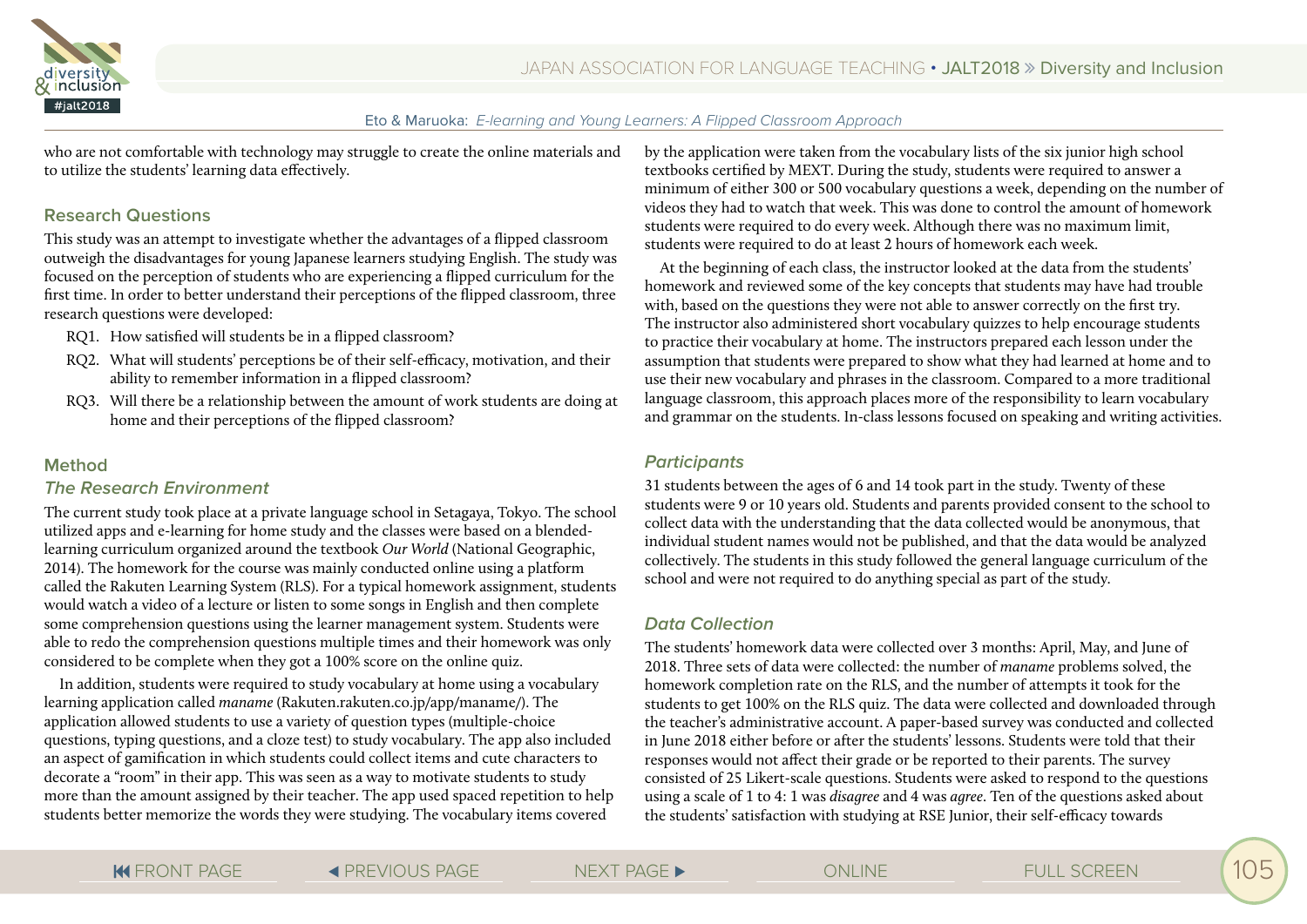

studying English, and how well they were able to remember what they were studying. Six questions asked about intrinsic motivation, and nine questions asked about the students' perception of self-efficacy in the flipped classroom. The survey was given in Japanese. Questions on self-efficacy, remembering effectively, intrinsic motivation, and self-efficacy were taken from previous studies to ensure the reliability and validity of these questions (Mizumoto, 2011; Mizumoto & Takeuchi, 2008; Oxford, 1989); a few words and phrases were slightly modified to fit the research setting. The questions about the students' satisfaction studying at RSE Junior were created solely for the purpose of this research study.

#### **Analysis and Results**

Based on the student responses in each category of the survey, the mean and standard deviation were first analyzed (see Table 1). Questions with a mean of above 3 with a standard deviation under 1 were interpreted as the students having a positive response to that question. As indicated in Table 1, we found that the students were generally satisfied, had a sense of self-efficacy, were motivated, and had a sense of self-control. However, for the questions that focused on how well they were able to remember what they were studying there was a high standard deviation and the mean was under 3. This was interpreted to mean that some students felt that they had difficulty remembering the information they were studying.

# Table 1. Mean and Standard Deviation of Survey Results (N = 31)

| M / SD | Satisfaction | Self-efficacy | Remembering<br>effectively | Motivation Self-control |      |
|--------|--------------|---------------|----------------------------|-------------------------|------|
| M      | 3.50         | 3.06          | 2.63                       | 3.76                    | 3.11 |
| -SD    | 0.77         | 0.87          | 1.06                       | 0.49                    | 0.89 |

*Note.* Questions were answered on a Likert scale of 1 to 4: 1 was *disagree* and 4 was *agree.*

A correlation analysis between the students' responses to the survey questions and their performance on the homework was done in order to determine the relationship between the students' perception of the course and the amount of self-study they were doing at home. The correlation analysis results are shown in Table 2. The researchers interpreted correlations above 0.5 as strong and 0.3 to 0.5 as moderate. A strong correlation over 0.5 was found between the students' perception of how well they were able to remember what they were studying and the amount of *maname* vocabulary practice they were doing as well as the number of times students took the quizzes. A moderate correlation of between 0.3 and 0.5 was seen between the number of words studied on *maname* and the students' satisfaction with studying at RSE Junior, their perception of self-efficacy, and their perception of self-control. There was also a moderate correlation between the students' RLS completion rate and their perception of self-control as well as their ability to remember effectively. On the other hand, there was a negative correlation between the number of times students had to repeat the RLS assignments and their intrinsic motivation as well as with their satisfaction studying at RSE Iunior.

## Table 2. Correlations Between Performance on Home-Study Materials and Self-Assessment

| Variable                |          |         |          |           |          |
|-------------------------|----------|---------|----------|-----------|----------|
| Maname                  | $0.48**$ | $0.36*$ | $0.59**$ | 0.28      | $0.53**$ |
| RLS completion rate     | $-0.03$  | $-0.02$ | 0.30     | $-0.15$   | $0.46**$ |
| RLS redoing assignments | $-0.38*$ | 0.16    | $0.53**$ | $-0.47**$ | $-0.04$  |

*Note.* Variables: 1 = Satisfaction studying at RSE Junior; 2 = Self-efficacy towards studying English;  $3 =$  Remembering effectively;  $4 =$  Intrinsic motivation;  $5 =$  Self-control. RLS = Rakuten Learning System (online homework platform). Bold indicates a moderate or strong correlation.

*\*p* < .05. \*\**p* < .001

### **Discussion**

The results of this study showed that overall, students had a positive impression of the course and the flipped classroom, including a high degree of satisfaction, positive opinions about their self-efficacy, intrinsic motivation, and a positive impression regarding the amount of self-control they had. From the data and our personal experiences with the class, it seems that the flipped learning curriculum was able to create a positive learning experience for this group of young learners. This shows the potential that the flipped classroom has for the Japanese English language learning context.

However, although students reported high levels of satisfaction and motivation, the responses were not as favorable in terms of their perception of how well they were able to remember the materials taught in the flipped classroom. It could be that this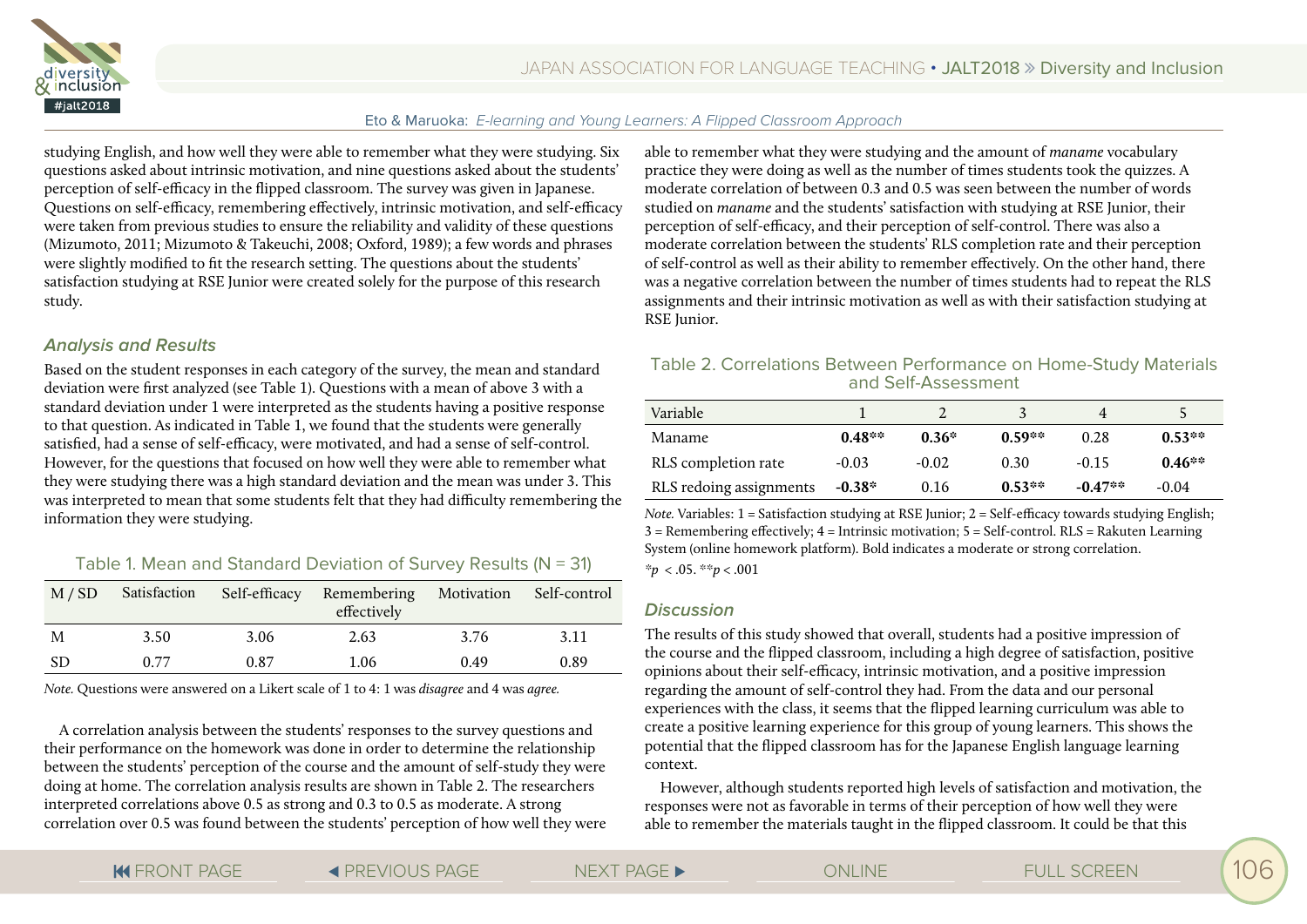

was a result of their lack of familiarity with this method of learning, the amount of material that they were being asked to cover at home, or just a lack of self-confidence about studying English. There was no control group in this study, so it is not possible to determine if the students' responses to this question would differ from those studying in a traditional classroom. It is also unclear if the students' perception of having difficulty remembering the materials would actually result in them doing worse on assessments designed to measure the amount of vocabulary or grammar they were able to learn during the course of the semester.

Finally, there was a clear correlation between the amount of work that students did at home and their perception of the course. This is also in line with the results of Matsubara et al. (2017). Although it is unclear if students are doing the homework because they enjoy the course or enjoy the course more because they are doing the homework, it is clear that students need to be encouraged to complete the homework for the flipped classroom to be effective.

#### **Conclusion**

In this study we looked at how satisfied students in a flipped classroom were, what the students' overall perception towards their self-efficacy, motivation, and their ability to remember information was, and whether there was a relationship between the amount of work students do at home and their perceptions of the flipped classroom. The statistical results showed that students generally had a positive impression of the course including a high degree of satisfaction, positive opinions about their self-efficacy, intrinsic motivation, and a positive impression of the amount of self-control they had. Furthermore, moderate correlations were found between the amount of different types of homework students were doing at home and their perceptions of the flipped classroom.

One possible limitation of this study is the validity and generalizability of the survey. While many of the questions used had been validated in previous studies of older students, most of the students in this study were under 10 years old, so the questions in the survey could have been cognitively challenging for them, leading them to answer the questions in unexpected ways. Despite this possibility, analysis of the data gathered from the surveys showed that the students' answers to the survey questions matched the observations of the researchers during their interactions with the students. However, for future studies, it would be beneficial to conduct a pilot study to better validate the constructs being measured by the survey, something that was not possible to do with this study. Another limitation of this study was the lack of a control group. As the researchers

were observing an already established class, they were not able to make the curriculum changes necessary to do a comparative analysis. Therefore, it is unclear how the responses of the participants in this study would differ from those in a more traditional classroom. Despite this weakness, the overall positive results from the survey do show that young Japanese students are able to thrive in a flipped classroom environment and help to show the potential of using the flipped classroom for language teaching in Japan.

This research has shown the potential of the flipped classroom in the Japanese English language learning context for young learners; a possibility for further research is the role that parents play in the flipped classroom. An earlier mentioned disadvantage of a flipped curriculum was the setup, which works only when the students come to class prepared, so there is more responsibility placed on the students, which requires self-discipline. In the case of young students, parents tend to take on an active role to remind students to do their work before class. Further research is required to learn about the appropriate home environment necessary to set up a flipped classroom successfully.

Despite the need for more research, we feel that this study illustrates the potential of using the flipped classroom to help meet the learner needs of young English language learners in Japan. This is something that will become even more important in the future as the curriculum changes of MEXT's Vision for ICT in Education and English Education Reform Plan go into effect. Web-enhanced instruction in a flipped classroom curriculum has the potential to not only improve the young learners' smooth transition from the ES to junior high school English course but also to develop their overall perception of responsibility for their own learning. This will not only help them to become more proficient speakers of English but may also help to cultivate their autonomous learning skills, which are important life-long skills.

### **Bio Data**

**Yuka Eto** currently teaches at Showa Women's University and also works with various companies and publishers developing self-study materials. She holds an MA degree in TESOL from Teachers College Columbia University. Her research interests include curriculum design, speaking assessment, and learning strategies. <yuka.eto@outlook.com>

**Sachiko Maruoka** currently teaches at Seikei University. She holds MA in TESOL from Teachers College Columbia University and is the membership chair of the Teachers College Columbia University Japan Alumni Association. Her research interests include learner autonomy, self-regulated learning, cooperative learning, and teacher development. <sachikomaruoka@gmail.com>